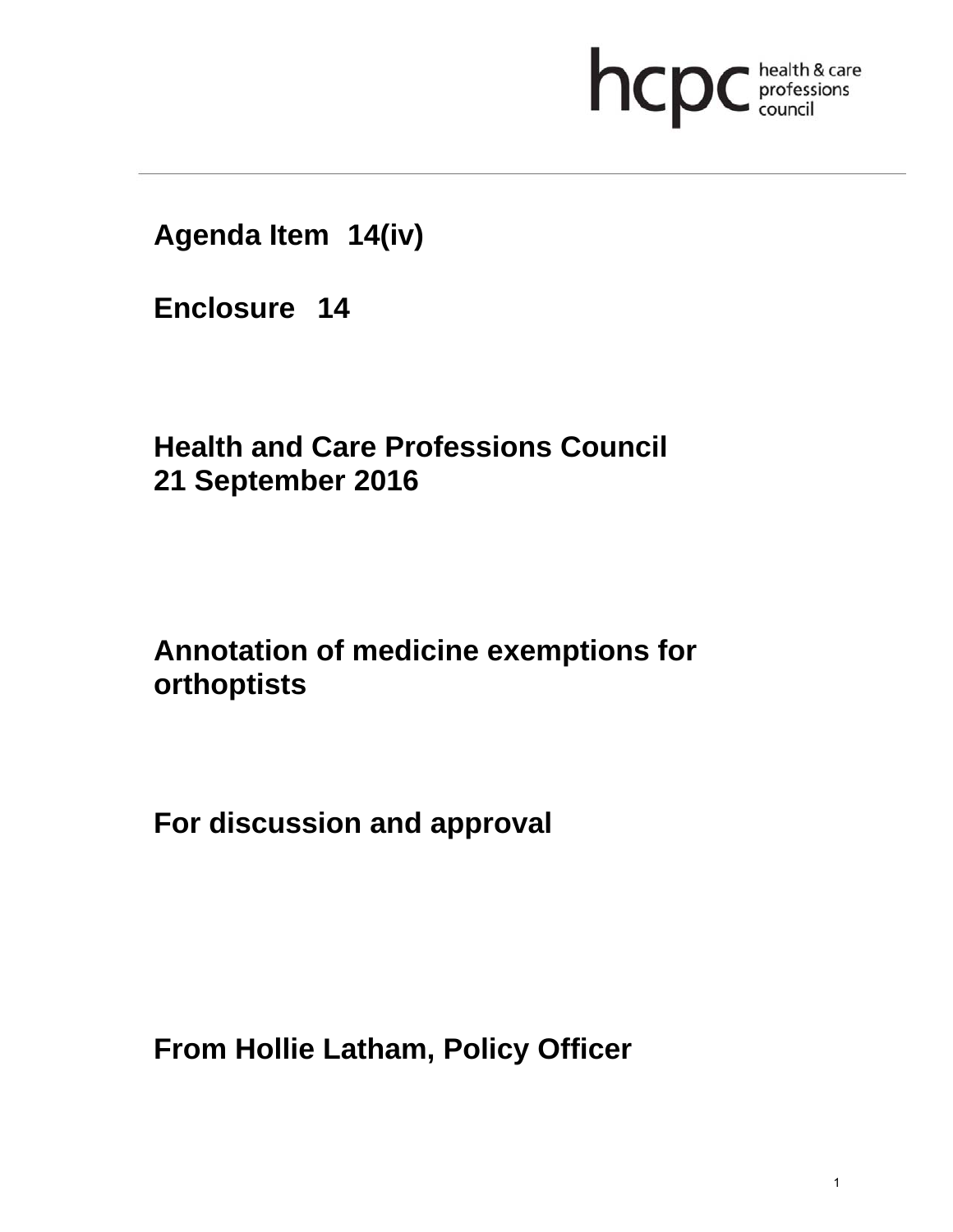# Council, 21 September 2016

Annotation of medicine exemptions for orthoptists

Executive summary and recommendations

#### **Introduction**

Legislative amendments which came into effect on 1 April 2016 introduced exemptions to enable orthoptists to sell and supply certain prescription only medicines on their own initiative. A further amendment is needed in order to require orthoptists to obtain an annotation on the HCPC Register before using the exemptions in their practice. This is now not expected to be in place until April 2017.

This paper provides background information on the work undertaken so far in this area; and presents options and the Executive's recommendation for progressing work leading to the annotation of medicine exemptions for orthoptists. This approach was agreed by the Education and Training Committee at their meeting in September 2016.

# **Decision**

The Council is invited to discuss and agree to continue work aimed at annotation of medicine exemptions for orthoptists, including publishing standards and progressing the education approval process.

# **Background information**

- Education and Training Committee, 9 June 2016. Outcomes of the consultation on draft standards for the use of exemptions by orthoptists to sell, supply and administer medicines. http://www.hcpc-uk.org/assets/documents/1000504FEnc06- Outcomesoftheconsultationondraftstandardsfortheuseofexemptionsbyorthoptistst osell,supplyandadministermedicines.pdf
- Education and Training Committee, 4 June 2015. Consultation on draft standards for the use of exemptions by orthoptists to sell, supply and administer medicines. http://www.hcpc-uk.org/assets/documents/10004BCFEnc07- Consultationonstandardsfortheuseofexemptionsbyorthoptiststosellsupplyandadm inistermedicines.pdf
- Education and Training Committee, 5 March 2015. Extension of prescribing rights and use of exemptions from medicines legislation.

**INCDC** health & care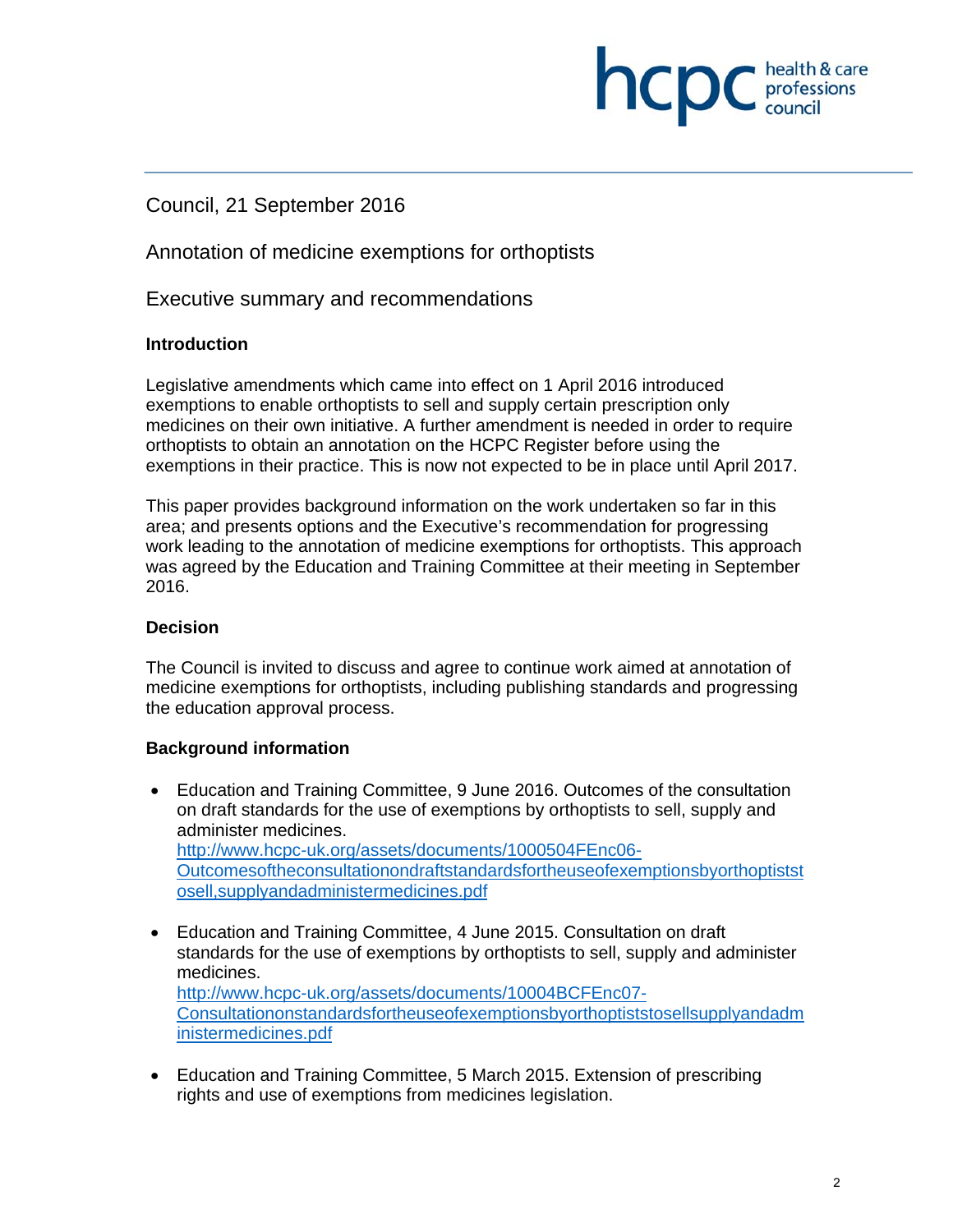http://www.hcpc-uk.org/assets/documents/10004AC5Enc07- Extensionofprescribingrightsanduseofexemptionsfrommedicineslegislation.pdf

#### **Resource implications**

None as a result of this paper. A major project is already in progress to enable annotation of orthoptists' entries in the registration system and online Register.

#### **Financial implications**

None as a result of this paper. A major project is already in progress to enable annotation of orthoptists' entries in the registration system and online Register.

#### **Appendices**

None

#### **Date of paper**

9 September 2016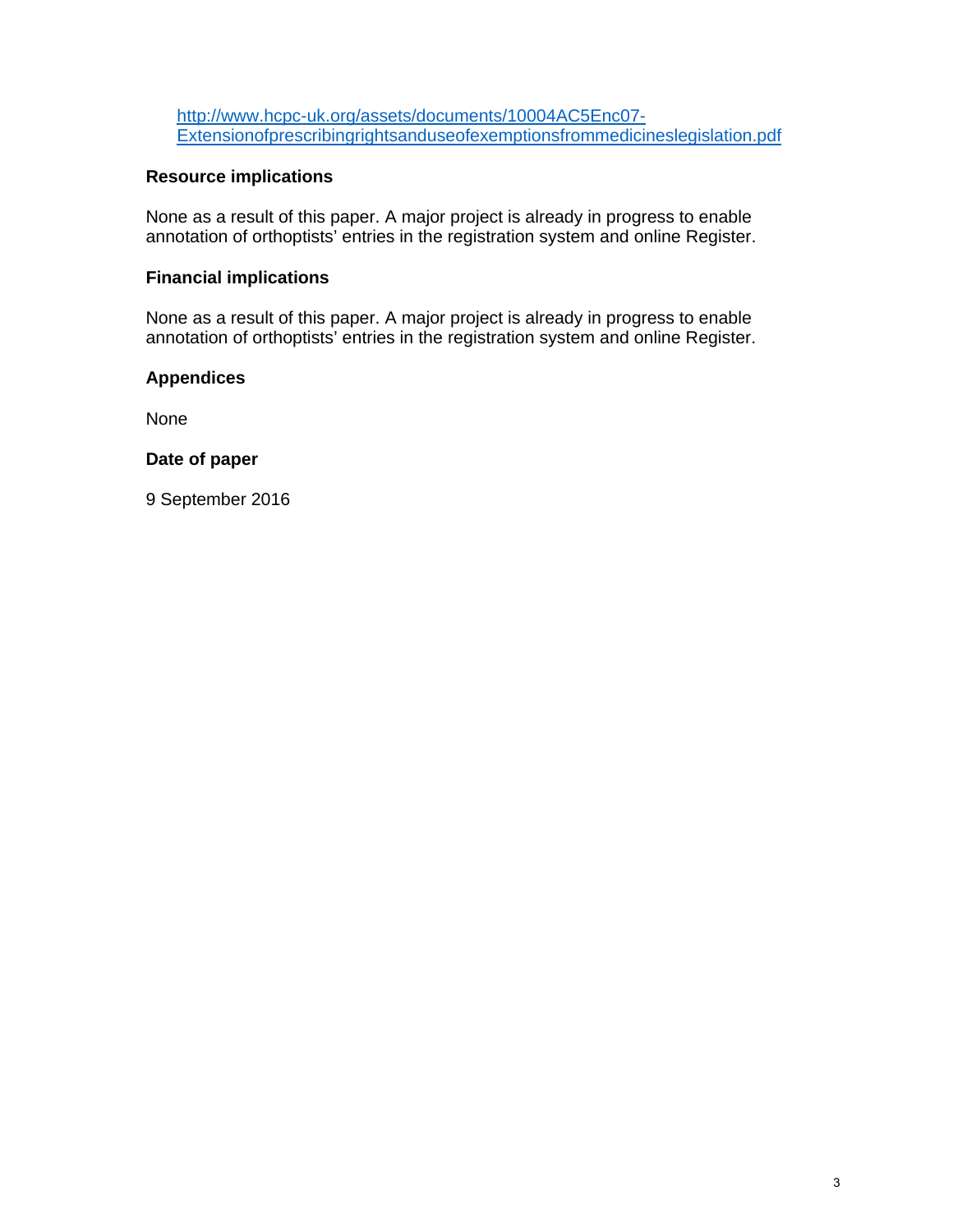

# **Annotation of medicine exemptions for orthoptists**

#### **1. Introduction**

- 1.1 This paper provides background on the work being undertaken to introduce medicine exemptions for orthoptists; and presents a recommendation for how to progress with the annotation of the Register for this new entitlement.
- 1.2 Due to an error, there has been a delay in making the necessary changes to legislation to require orthoptists to gain an annotation on the Register before using the exemptions in their practice. The amendment is now expected to be in place in April 2017, although further delays are possible.
- 1.3 The Council is invited to agree that it should:
	- publish the standards for the use of exemptions by orthoptists and begin the process of approving programmes against those standards; and
	- exercise its discretionary powers to annotate the Register entries of orthoptists who successfully complete approved training in the use of medicine exemptions (should the necessary legislation which would mandate this not be in place at that time).

# **2. About annotation of the Register**

- 2.1 The Council has discretionary powers to annotate the Register to indicate where a registrant has undertaken additional training, as set out in the Health and Social Work Professions Order 2001 and in the Health and Care Professions Council (Parts and Entries in the Register) Order of Council 20031. Annotating the Register enables us to set standards for a particular area of practice and approve the programmes delivering training in that area.
- 2.2 The Council may also be required by legislation to annotate the Register for certain entitlements – for example, we are required to annotate supplementary and independent prescribers on the Register.
- 2.3 A policy statement on annotation of the Register was agreed in 2012<sup>2</sup>, which states that in most cases the Council would only annotate where legally required to do so or in exceptional circumstances where there is evidence of a risk to public protection in a specific area which can be mitigated through annotation and not through other processes.

 1 See http://www.hcpc-uk.org/aboutus/legislation/

<sup>2</sup> The policy statement is available here: http://www.hcpc-

uk.org/assets/documents/10003DFAPolicystatementonannotationoftheRegisterfinalHCPC.pdf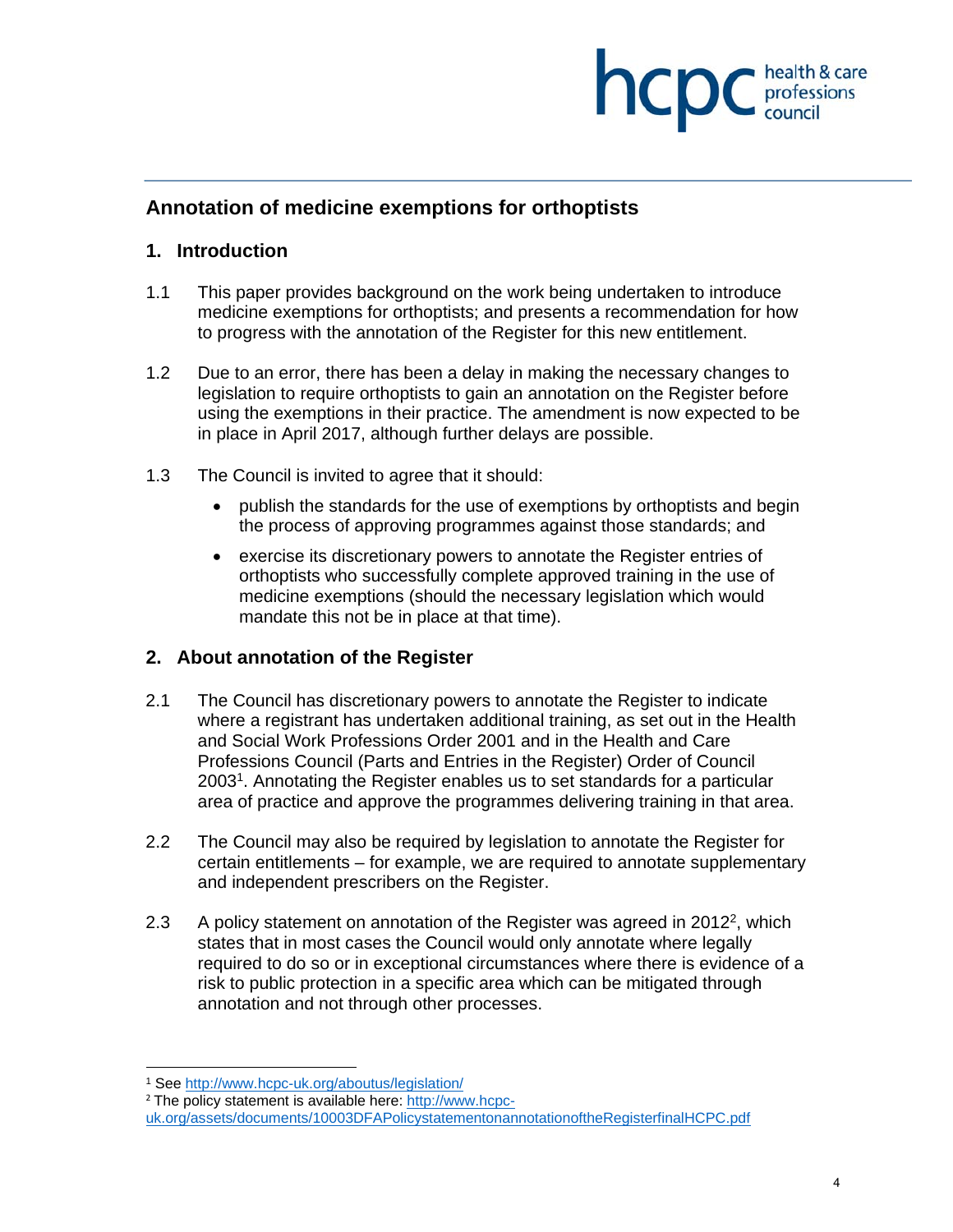# **3. Work undertaken so far**

#### **AHP Medicines Project**

- 3.1 Since 2014, NHS England, alongside the Medicines and Healthcare Products Regulatory Agency (MHRA) and the departments of health in the four countries, has been leading work to introduce exemptions in legislation to enable appropriately trained orthoptists to sell and supply certain prescription only medicines on their own initiative. The HCPC is represented on the AHP Medicines Project Board which oversees this work.
- 3.2 The proposal was that, in order to gain the entitlement, orthoptists would need to complete an HCPC approved training programme and be annotated on the HCPC Register. In collaboration with the British and Irish Orthoptic Society (BIOS) and with input from other members of the AHP Medicines Project Board, a case of need was developed, along with draft practice guidance and an outline curriculum framework for the forthcoming training.
- 3.3 NHS England ran a consultation on the proposal between February and April 2015. The outcomes of the consultation were then presented for consideration by the Commission on Human Medicines (CHM), which is responsible for advising government ministers on medicines issues, in September 2015. The CHM subsequently recommended in favour of introducing the exemptions, and the responsible minister made a statement supporting the necessary legislative amendments in February 2016.
- 3.4 The medicines included in the proposed exemptions are all administered topically (as eye drops or ointments) and are already used by many orthoptists in their day-to-day practice. Orthoptists are currently able to supply or administer these medicines via other mechanisms, such as Patient Group Directions (PGDs) or patient specific directions.

# **HCPC standards**

- 3.5 Alongside these developments, the Executive produced a new set of standards to facilitate annotation of the Register. The standards include requirements for education providers delivering training to orthoptists in the use of the exemptions; as well as the threshold level of knowledge, understanding and skills that orthoptists would need to be able to use the exemptions safely and effectively.
- 3.6 We held a public consultation on the draft standards between March and May 2016. Responses to the consultation indicated overwhelming support for the standards among stakeholders, and the standards were agreed by the Council in July 2016.
- 3.7 We anticipated publishing the standards in October 2016. We would normally wait until necessary legislation is in place before publishing standards.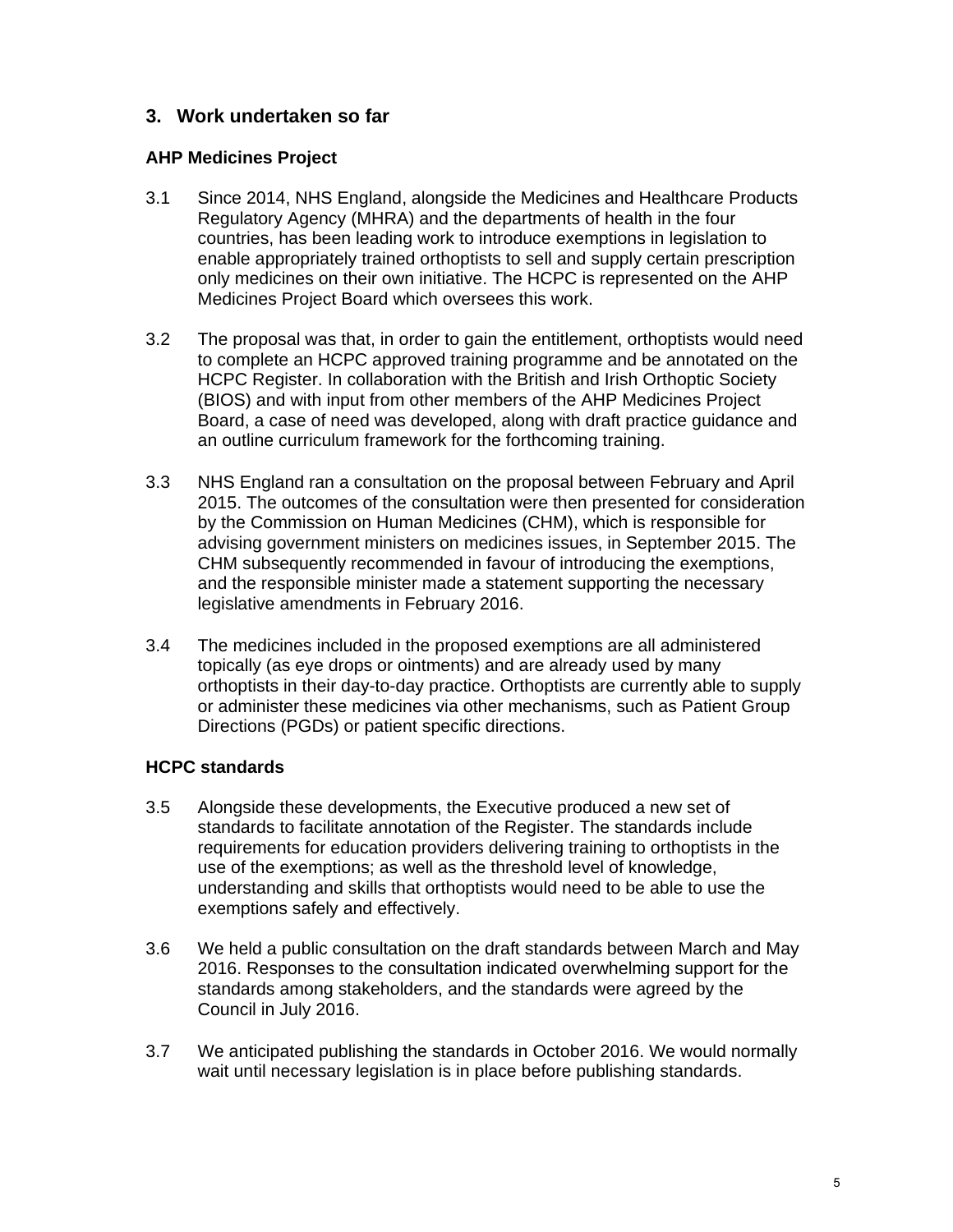#### **Approval of training programmes**

- 3.8 As mentioned above, the introduction of medicine exemptions for orthoptists requires new post-registration training programmes to be developed by education providers. These would need to undergo the normal education approval process, assessed against the forthcoming standards.
- 3.9 Once the standards have been published, providers would be able to request an approval visit. The whole approval process normally takes about nine months.
- 3.10 Based on discussions with BIOS, we are aware that up to three education providers are considering developing new training programmes for orthoptists in the use of exemptions. Programmes are expected to last about 12 weeks, comprising an online or residential theory part, as well as work-based practice learning.

#### **Cross-departmental project**

3.11 A cross-departmental project has been underway since April 2016 to make changes to the registration system and online register in order to display additional annotations<sup>3</sup>. The changes are expected to go live in mid-September.

#### **4. Amendments to legislation**

- 4.1 In late February 2016, changes to the Human Medicines Regulations 2012 ('the 2012 regulations') were introduced via the Human Medicines (Amendment) Regulations 2016, which came into effect on 1 April.4
- 4.2 This amended Schedule 17, Part 1, of the 2012 regulations (exemptions from restrictions on sale and supply of prescription only medicines) to include a reference to 'registered orthoptists' and a list of nine prescription only medicines to be included in the exemption. However, it fails to specify that orthoptists must have annotations against their names in the Register to signify that they are qualified to use the medicines.
- 4.3 We immediately brought this error to the attention of the MHRA, the agency responsible for drafting medicines legislation, who proposed that a second amendment could be made in October 2016 to correct this and add the reference to annotation.
- 4.4 However, in August 2016 we were informed that the amendment would likely be made in April 2017 instead, as there are no other amendments to the 2012 regulations needed at this time.

<sup>&</sup>lt;sup>3</sup> The project also includes implementing the annotations for supplementary prescribing for dietitians and independent prescribing for therapeutic radiographers.

<sup>4</sup> Human Medicines Regulations 2012: http://www.legislation.gov.uk/uksi/2012/1916/contents/made Human Medicines (Amendment) Regulations 2016: http://www.legislation.gov.uk/uksi/2016/186/pdfs/uksi\_20160186\_en.pdf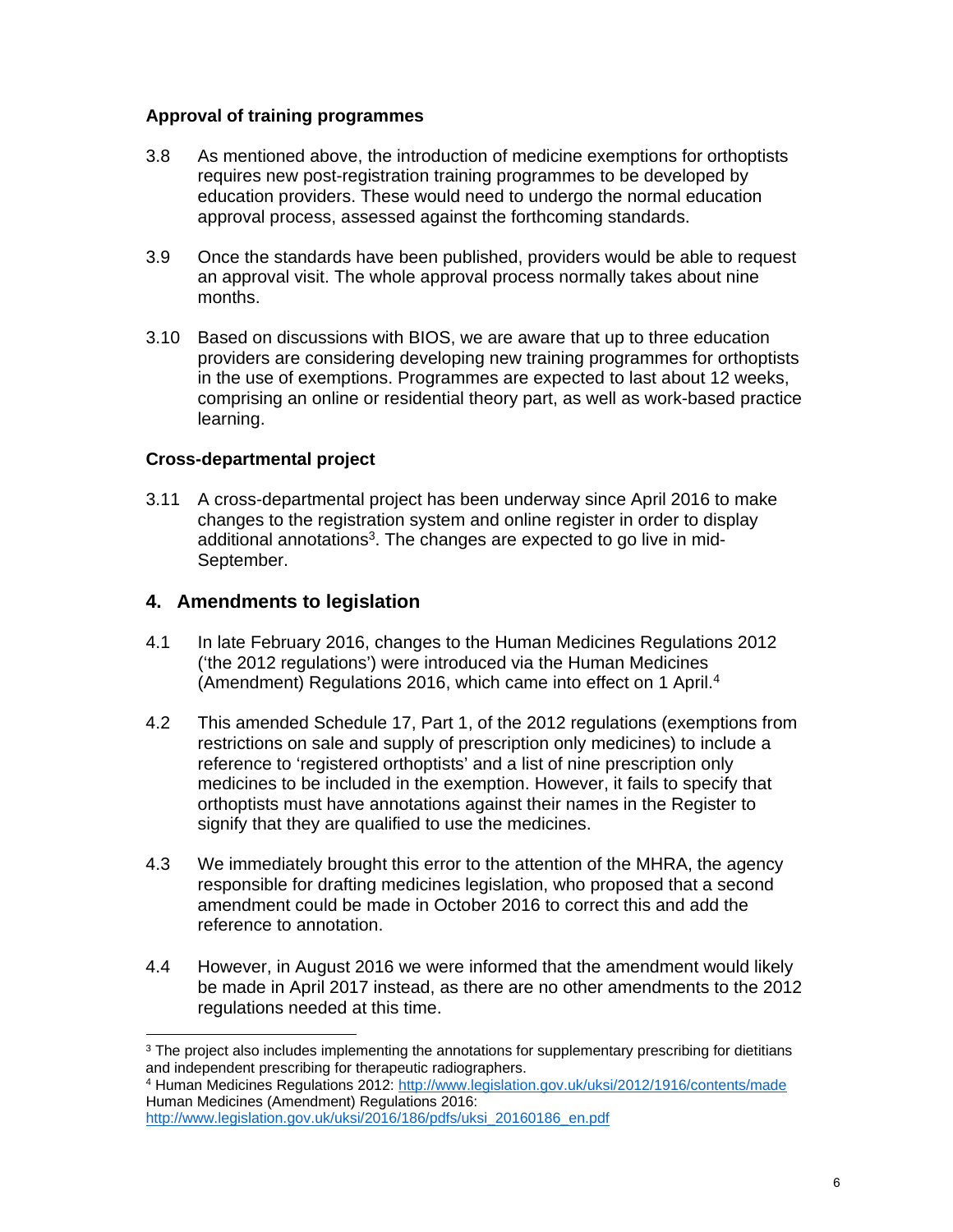4.5 Therefore, at the time of writing there is no legal requirement for an orthoptist to gain an annotation on the Register before using the medicine exemptions in their practice. Without annotation, there would also be no obligation for us to publish standards or to approve training programmes against them.

#### **5. Executive recommendation**

- 5.1 We recommend that the Council should exercise its powers to annotate the Register entries of orthoptists who are qualified to use medicine exemptions, even in the absence of legislation which requires annotation. If agreed, the requirement for orthoptists to undertake post-registration training and gain an annotation would be set as a regulatory expectation, rather than a legal obligation.
- 5.2 This would mean that work to implement the annotation would proceed as originally planned, including publishing the standards in October 2016 and enabling education providers to request approval visits to new programmes from that point. The first programmes could then commence from around July 2017.
- 5.3 It is expected that by the time the training programmes commence, the necessary legislative amendment will already be in place. However, if this is not the case because of a further delay, we recommend that annotation of the Register should be implemented anyway in the interest of public protection.
- 5.4 We have received advice from the Solicitor to the Council that for public protection reasons, orthoptists should be expected to gain an annotation through completion of an approved programme before exercising the new entitlement. Whilst we do not have evidence of a serious risk to the public, there will certainly be some risk involved in this extension of an orthoptist's practice. The skills and knowledge needed to sell and supply the medicines without a prescription are not included in the standards of proficiency for entry to the profession.
- 5.5 The alternative i.e. waiting until the necessary legislative amendment is in place before publishing the new standards or progressing the education approval process – would represent a delay of at least six months for orthoptists to be able to train to use the medicine exemptions in their practice. Assuming that the amendment is in place in April 2017, education providers would be able to request approval visits at that time, with the first programmes commencing from around January 2018 (following a nine-month process).
- 5.6 We have supported the AHP Medicines Project, and the introduction of medicine exemptions for orthoptists in particular, because of the benefits that use of the exemptions will bring to patients in terms of timely access to medicines. The project has already been delayed due to the timing of legislation and other issues throughout its duration; we would be in favour of avoiding a further delay if possible.